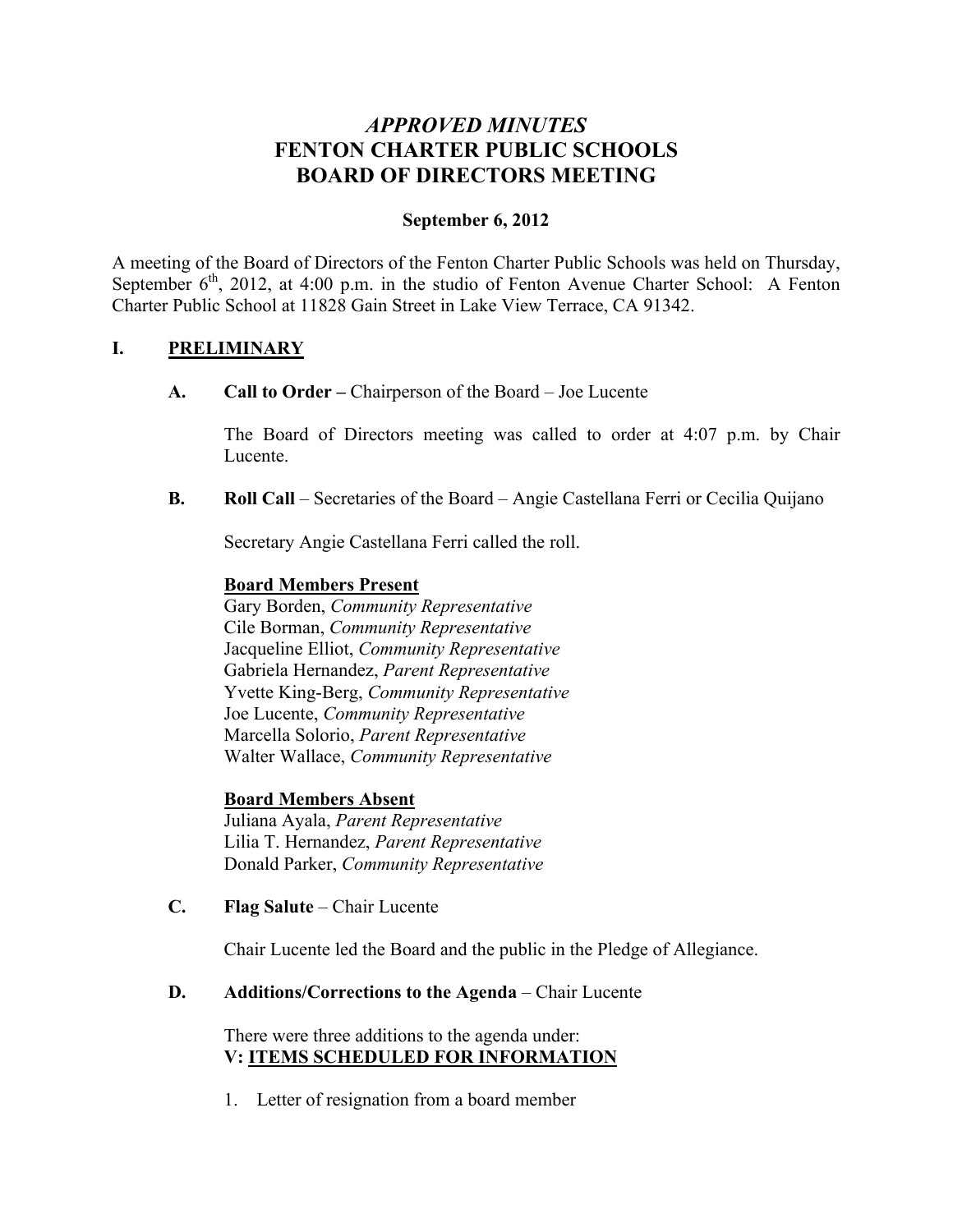- 2. Discussion on the start time for the board meetings
- 3. Date of next board meeting

## **E. Minutes of Previous Regular Meeting and Special Meeting** – Chair Lucente

On **MOTION** of Yvette King-Berg, **SECONDED** by Jackie Elliot and **CARRIED** by a vote of 10 (YES) and 0 (NO), the minutes of the August 2, 2012 Regular Meeting of the Board of Directors were approved.

On **MOTION** of Walter Wallace, **SECONDED** by Gabriela Hernandez and **CARRIED** by a vote of 10 (YES) and 0 (NO), the minutes of the August 20, 2012 Special Meeting of the Board of Directors were approved.

## **II. COMMUNICATIONS**

#### **A. Presentations from the Public** – Chair Lucente

There were no presentations from the public.

#### **B. Committee/Council Reports**

Minutes of all meetings held by any committee and/or council were sent to the Board Members prior to this meeting.

There were no further reports by committees/councils.

#### **C. Treasurer/CFO's Report -**

Paul Khoury, Treasurer and CFO, presented.

## **D. Directors' Reports** -

Fenton Primary Center - Richard Parra, Director, reported.

Fenton Avenue Charter School – Michelle Rappino, Director, reported.

Santa Monica Boulevard Community Charter School – Vahe Markarian, Director of Operations, and David Riddick, Director of Instruction/ Managing Director, reported.

#### **E. Executive Director's Report -**

Fenton Charter Public Schools – Irene Sumida, Executive Director, reported.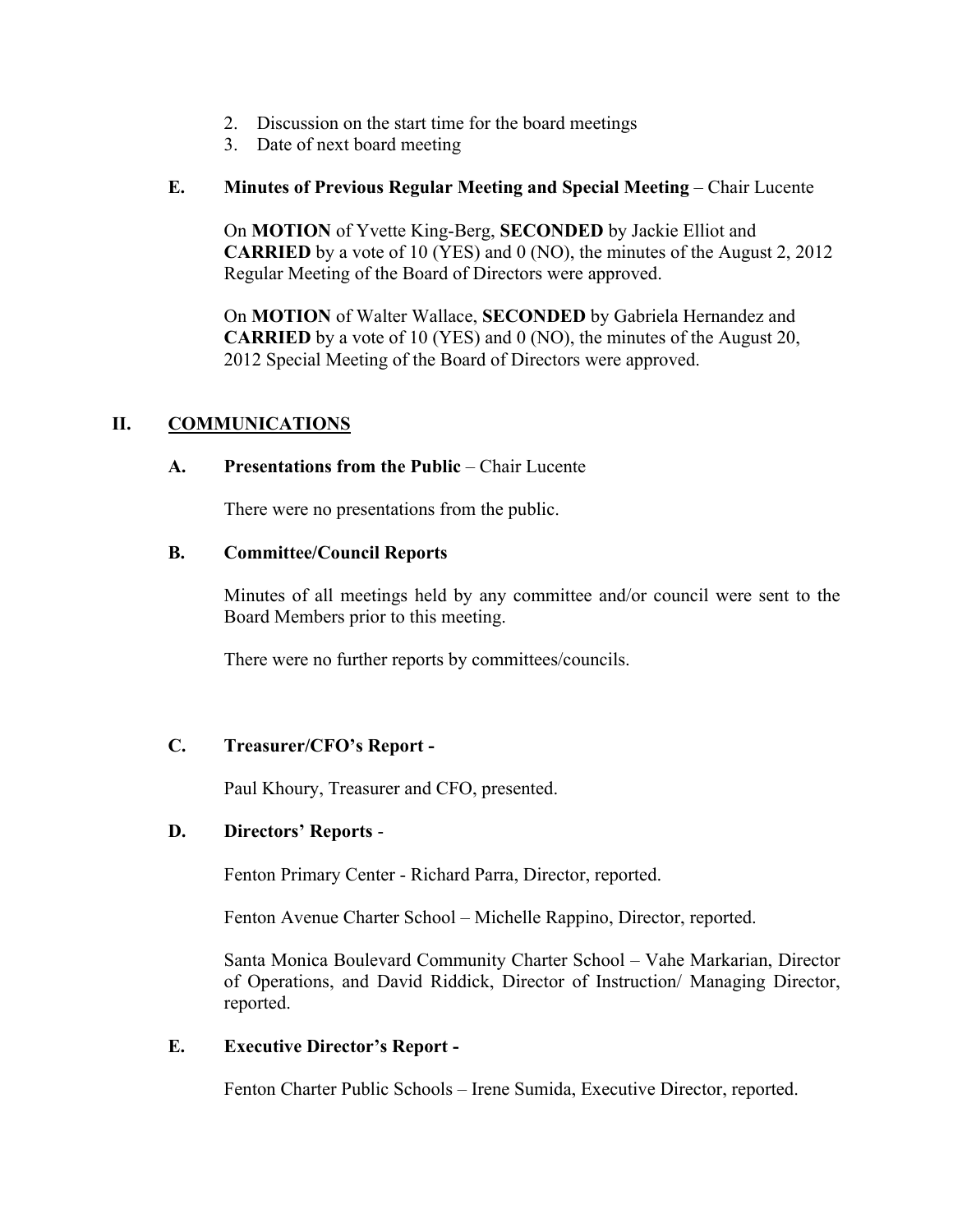#### **III. CONSENT AGENDA ITEMS**

- **A. Recommendation to receive and file Agreement of Merger for Santa Monica Boulevard Community Charter School endorsed by the California Secretary of State.**
- **B. Recommendation to receive and file Agreement of Merger for Fenton Avenue Charter School endorsed by the California Secretary of State.**

On **MOTION** of Yvette King-Berg, **SECONDED** by Gabriela Hernandez and **CARRIED** by a vote of 10 (YES) and 0 (NO) the Consent Calendar was approved as presented.

## **IV. ITEMS SCHEDULED FOR ACTION**

**A. Recommendation for approval of request to be notified of District surplus property offered for sale or lease.**

On **MOTION** of Gary Borden, **SECONDED** by Walter Wallace and **CARRIED** by a vote of 10 (YES) and 0 (NO) the recommended for request to be notified of District surplus property offered for sale or lease was approved.

#### **B. Recommendation for approval to submit two charter petitions to the Los Angeles Unified School District in the fall of 2012.**

On **MOTION** of Gary Borden, **SECONDED** by Jackie Elliot and **CARRIED** by a vote of 10 (YES) and 0 (NO) the recommendation to submit two charter petitions to the Los Angeles Unified School District in the fall of 2012 was approved.

#### **V. ITEMS SCHEDULED FOR INFORMATION**

#### **A. Letter of resignation from a board member**

Mr. Lucente read a letter of resignation from board member, Juliana Ayala, a parent representative from Santa Monica Community Charter School. Santa Monica will begin the process of filling the board opening.

#### **B. Discussion on the start time for the board meetings**

After discussion, the Board agreed that the start time for the board meetings should be consistent regardless of the location. Therefore, all upcoming board meetings will begin at 4:30 p.m.

#### **C. Date of next board meeting**